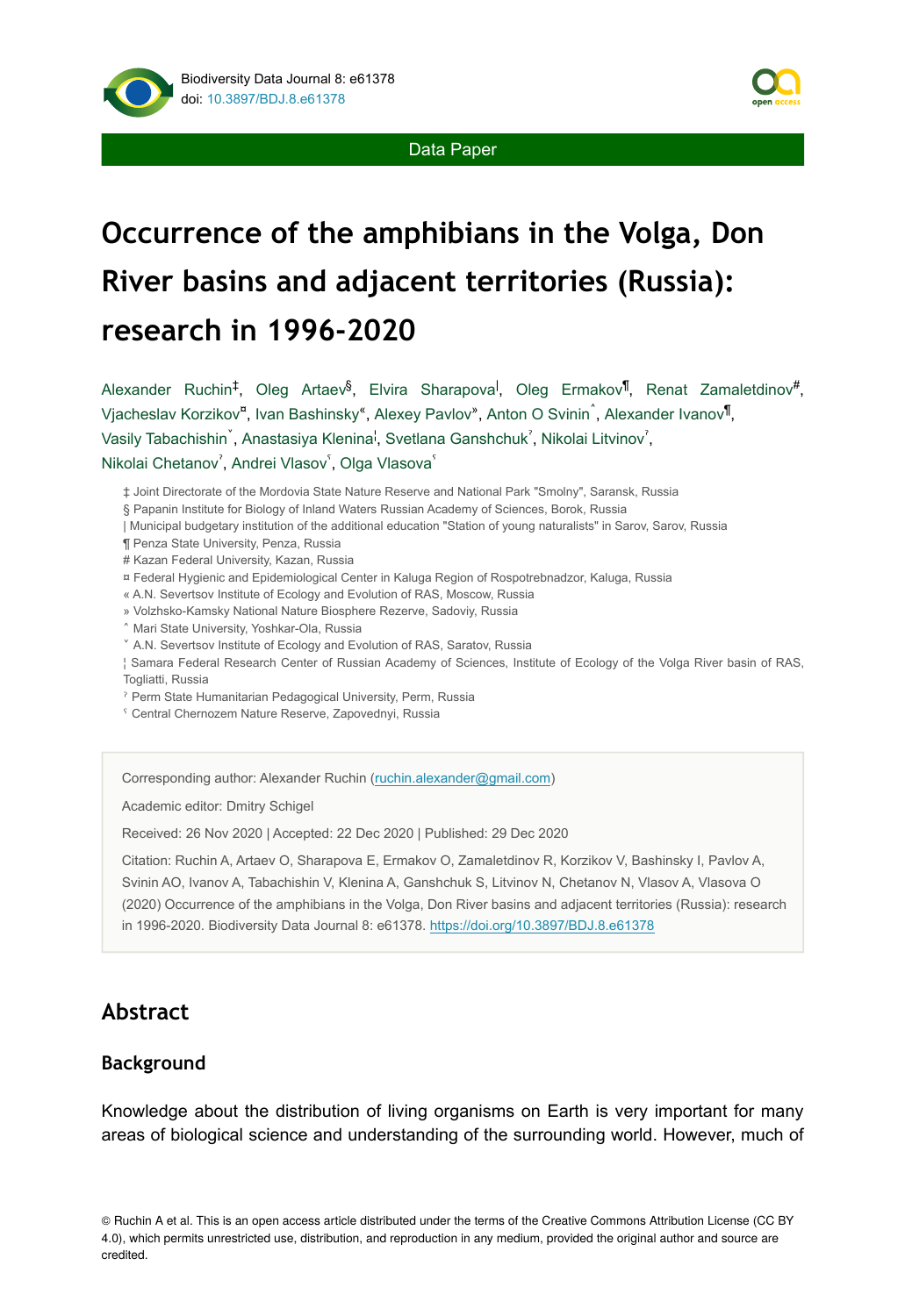the existing distributional data are scattered throughout a multitude of sources, such as taxonomic publications, checklists and natural history collections and often, bringing them together is difficult. A very successful attempt to solve this problem is the GBIF project, which allows a huge number of researchers to publish data in one place in a single standard. Our dataset represents a significant addition to the occurrences of amphibians in the Volga, Don riverine basins and adjacent territories.

The dataset contains up-to-date information on amphibian occurrences in the Volga river basin and adjacent territories, located for the most part on the Russian plain of European Russia. The dataset is based on our own studies that were conducted in the years 1996-2020. The dataset consists of 5,030 incident records, all linked to geographical coordinates. A total of 13 amphibian species belonging to nine genera and six families have been registered within the studied territory, although the distribution of amphibian species in this region of Russia has not yet been fully studied. This is especially relevant with the spread of cryptic species that can only be identified using molecular genetic research methods.

The main purpose of publishing a database is to make our data available in the global biodiversity system to a wide range of users. The data can be used by researchers, as well as helping the authorities to manage their territory more efficiently.

#### **New information**

All occurrences are published in GBIF for the first time. Most of the data are stored in field diaries and we would like to make it available to everyone by adding it in the global biodiversity database (GBIF).

## **Keywords**

dataset, amphibians occurrences, Amphibia, data paper

#### **Introduction**

Amphibians are an important group of ectothermal animals that are particularly sensitive to global climate change and environmental conditions (Trochet et al. 2016, Kestemont 2019, Frishkoff et al. 2019, Préau et al. 2019, Chikhlyaev et al. 2020). Climate change will change the geographical ranges of species and have an effect on dispersal capacity (Duan et al. 2016, Johovic et al. 2020). Changes in climate conditions in recent years have also affected growth, reproduction, phenology, survival, dispersal, distribution, parasitic relationships, competitive interactions and food availability for individuals (Blaustein et al. 2002, Askenderov et al. 2018, Bosch et al. 2018, Lebedinskii et al. 2019, Vedernikov et al. 2020). The introduction of invasive species into reservoirs is also important for reproduction, as it influences the ability of amphibian populations to reproduce (Ruchin et al. 2019, Polo-Cavia et al. 2020). Climate change contributed to the expansion of the range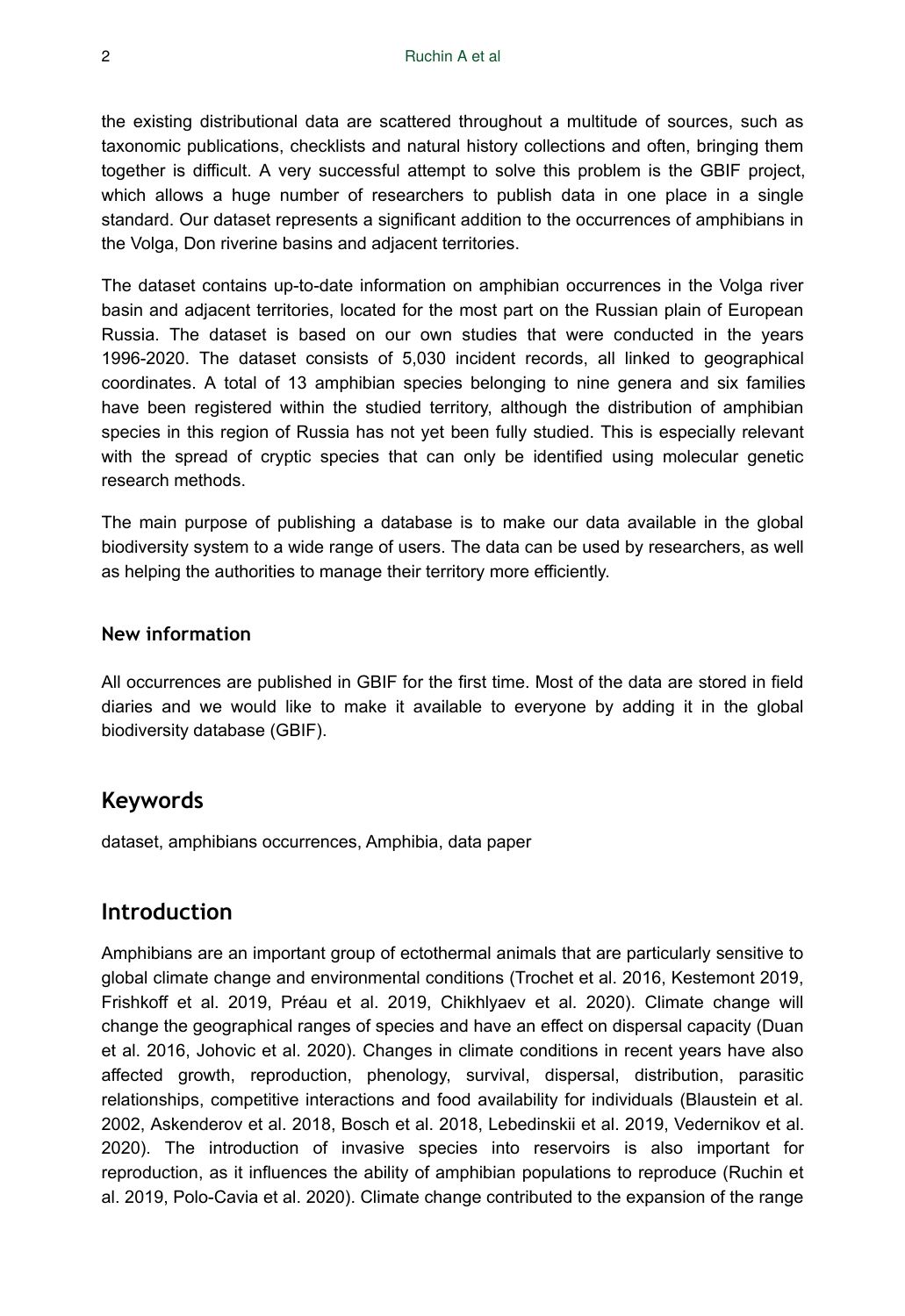of *Pelophylax ridibundus*, which is gradually spreading to the north and begins to occupy all habitats suitable for it. On the other hand, the abundance and range of *Salamandrella keyserlingii* in the study area is gradually decreasing due to climate warming. Tailed amphibians are also significantly influenced by the appearance of the fish *Perccottus glenii* in spawning reservoirs as this is capable of destroying their larvae (Reshetnikov and Karyagina 2015). Over the past 10 years, the population of *Bombina bombina* has decreased significantly. It can be assumed that this decrease is associated with weak floods, which do not fill the spawning reservoirs with water.

The Volga is the longest river in Europe and the 16th largest in the world. Its length is 3690 km. The area of the Volga basin is about 1.36 million km<sup>2</sup>, which is 33% of the territory of European Russia. There are different types of biomes in the Volga basin, such as taiga in the north and semi-desert in the south (Tockner et al. 2009). The Volga basin includes all or part of the territory of 37 regions of Russia. The Don is the third largest river in the European part of Russia with a length of 1870 km and area of 0.43 million  $km<sup>2</sup>$ . The main part of the Don basin is forest-steppe and steppe biomes, which are very heavily exposed to agricultural activities. This basin includes all or part of the territory of 14 regions of Russia.

This work can be considered the next stage in the study of distribution and abundance of amphibians for this territory after publication of "Materials for inventory of amphibians and reptiles of the Middle Volga" (Pestov 2002). In addition to new data on distribution and abundance of species, it has been established that species, previously considered *Pelobates fuscus*, consists of two cryptic species - *Pelobates fuscu*s and *Pelobates vespertinus*. The boundaries of their areas became clear, passing within the study area (Dufresnes et al. 2019b). The distribution of population systems of the *Pelophylax esculentus* group in the Volga basin also became clearer. A specific feature is the reduced occurrence (lower abundance) of *Pelophylax esculentus* here and relatively frequent occurrence of the REL-type population systems (Litvinchuk et al. 2020).

This study aims to describe a dataset consisting of up-to-date data on the occurrence of amphibians in the Volga and Don river basins (European Russia), which we have recently published in GBIF as the Darwin Core Archive (Ruchin 2020). This article was prepared as a "data paper" (Penev et al. 2017).

## **Project description**

**Title:** Occurrence of the amphibians in the Volga and Don River basins (Russia): research in 1996-2020

**Study area description:** Brief description of the Volga and Don River basins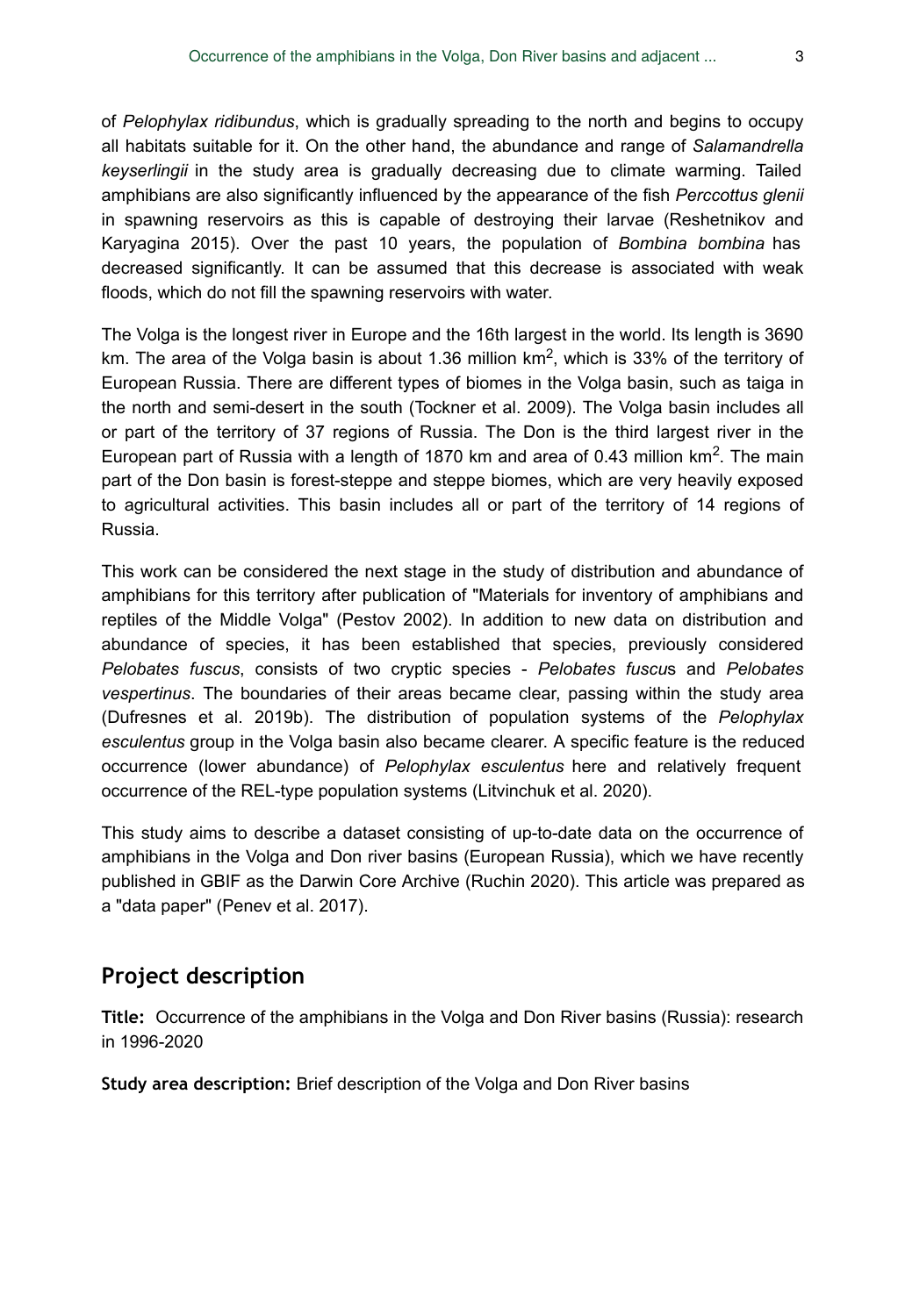## **Sampling methods**

**Quality control:** Each observation contained fundamental information, such as location (coordinates), date, name of observer and name of identifier. A large part of the coordinates was determined directly on site with the help of a GPS device. In other cases, Google Maps (2020) were used. Species were identified according to Dunaev and Orlova (Dunaev and Orlova 2017). The main part of the species was determined at the site by external signs, as well as by acoustic methods, without killing the animal.

**Step description:** The field names of the dataset were chosen according to Darwin Core (Wieczorek et al. 2012) and include the following: "occurrenceID", "basisOfRecord", scientificName", "kingdom", "phylum", "class", "order", "family", "coordinateUncertaintyInMeters", "coordinatePrecision" "decimalLatitude", "decimalLongitude", "geodeticDatum", "country", "countryCode", "individualCount", "year", "month", "day", "eventDate", "recordedBy", "identifiedBy".

Geographical reference was made by fixing the coordinates of the meeting point of the amphibians using a GPS Navigator or using Google maps. The margin of error in the measurement of coordinates is 50 m. The accuracy of determining coordinates is up to the fourth digit. In all cases, the WGS-84 coordinate system is used.

#### **Geographic coverage**

**Description:** The dataset contains information about the occurrence of amphibians in 27 regions of Russia: the Chuvash Republic, the Republic of Mari-El, the Republic of Tatarstan, the Republic of Mordovia, the Republic of Kalmykia, the Republic of Udmurtia, the Republic of Komi, Perm Kray, Kaluga, Vladimir, Ryazan, Ivanovo, Tambov, Penza, Moscow, Voronezh, Kursk, Saratov, Samara, Astrakhan, Rostov, Lipetsk, Tula, Kirov, Orenburg, Ulyanovsk and Nizhny Novgorod regions.

The study area is located within the Eastern European plain (Fig. 1). In the eEast, there is the Volga upland with maximum heights up to 350 m above sea level, in the West is the Central Russian upland (up to 300 m above sea level). Between them, there is the Oka-Don plain (up to 180 m above sea level). The territory is located in a temperate climate zone. The total duration of the period with an average daily air temperature below freezing is 140-150 days per year. The study area is divided into two different basins - the Black Sea basin (the Don river watershed) and the Caspian Sea basin (the Volga river watershed). All the rivers in the region are typically low-lying and belong to the Eastern European type. Its main characteristic is seasonal run-off. Spring floods occur in spring, water flow is minimal in summer and winter and river flow increases in autumn. Rivers have a mixed feed, which is made up of melting snow, precipitation and groundwater

The study area is crossed by the boundaries of the ranges of 11 species. In the east, the Kama basin passes the western part of the border area *Salamandrella keyserlingii*. The southern border of the distribution of many species (*Lissotriton vulgaris, Triturus cristatus,*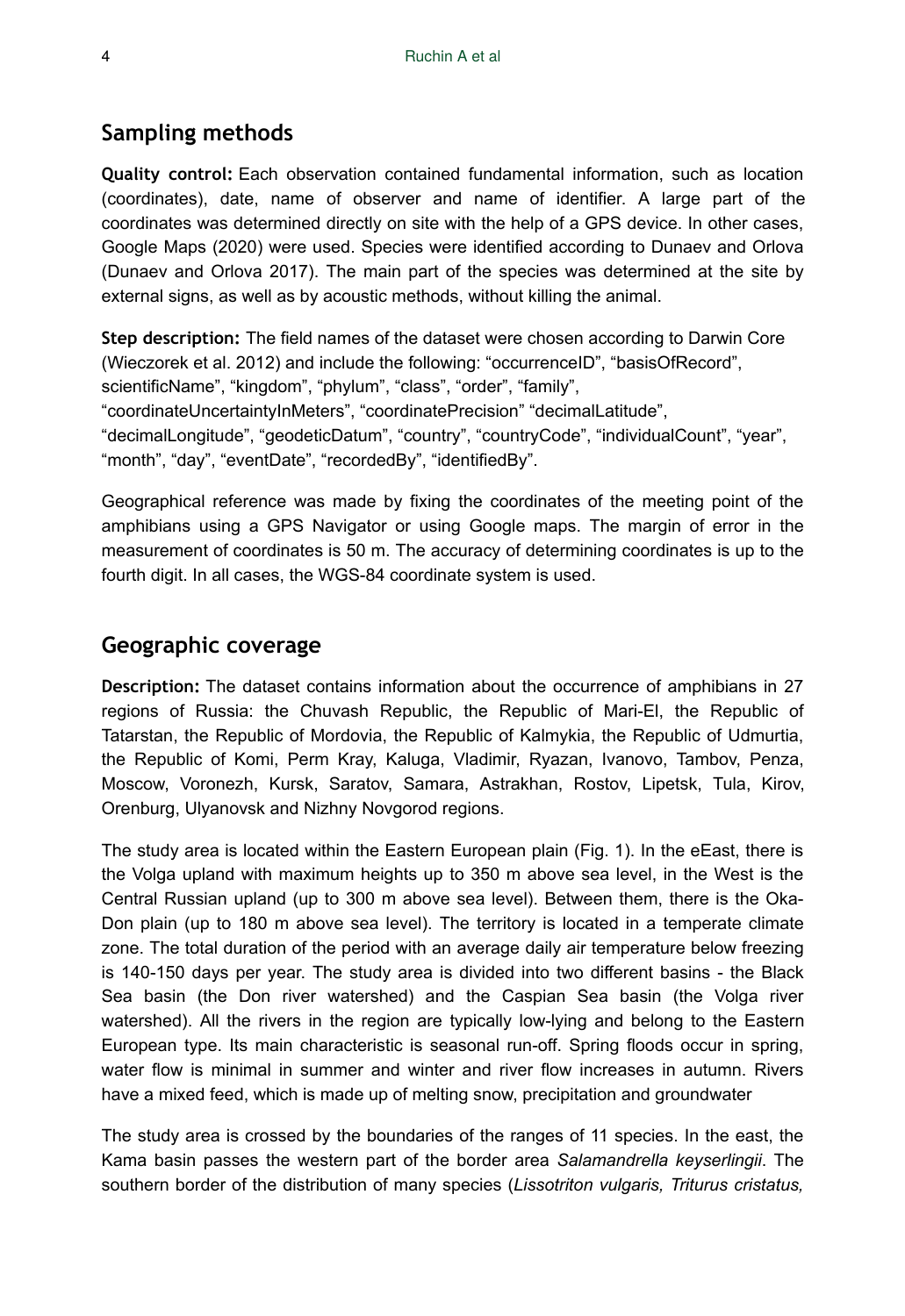*Bombina bombina, Bufo bufo, Rana arvalis, Rana temporaria*) coincides with the border of the middle and lower Volga (Kuzmin 2012Faizulin et al. 2018Zaks et al. 2011). The range of *Pelobates vespertinus* almost completely coincides with the boundaries of the study area, with the exception of the Bryansk and Kaluga regions in the west and Ural Mountains in the east (Bulakhova et al. 2020). In a small part of the eastern area, *Pelobates fuscus* is included in boundaries of the study area (Dufresnes et al. 2019b). The study area includes the western branch of the *Pelophylax lessonae* range, which also largely excludes the Lower Volga. The range of *Pelophylax esculentus* practically coincides with the range of *Pelophylax lessonae* (Fayzulin et al. 2018Ivanov et al. 2019).



**Coordinates:** 60°25'22.8" and 45°40'46.9" Latitude; 33°45'57.2" and 61°06'35.3" Longitude.

#### **Taxonomic coverage**

**Description:** All amphibian individuals were identified to species. The taxonomic diversity of the studied area is represented by 13 species belonging to six families from two orders. Given the scale of targeted studies of fauna, this is an almost exhaustive list of species that form natural self-reproducing populations.

**Taxa included:**

| Rank    | <b>Scientific Name</b>                    |
|---------|-------------------------------------------|
| species | Salamandrella keyserlingii Dybowski, 1870 |
| species | Lissotriton vulgaris (Linnaeus, 1758)     |
| species | Triturus cristatus (Laurenti, 1768)       |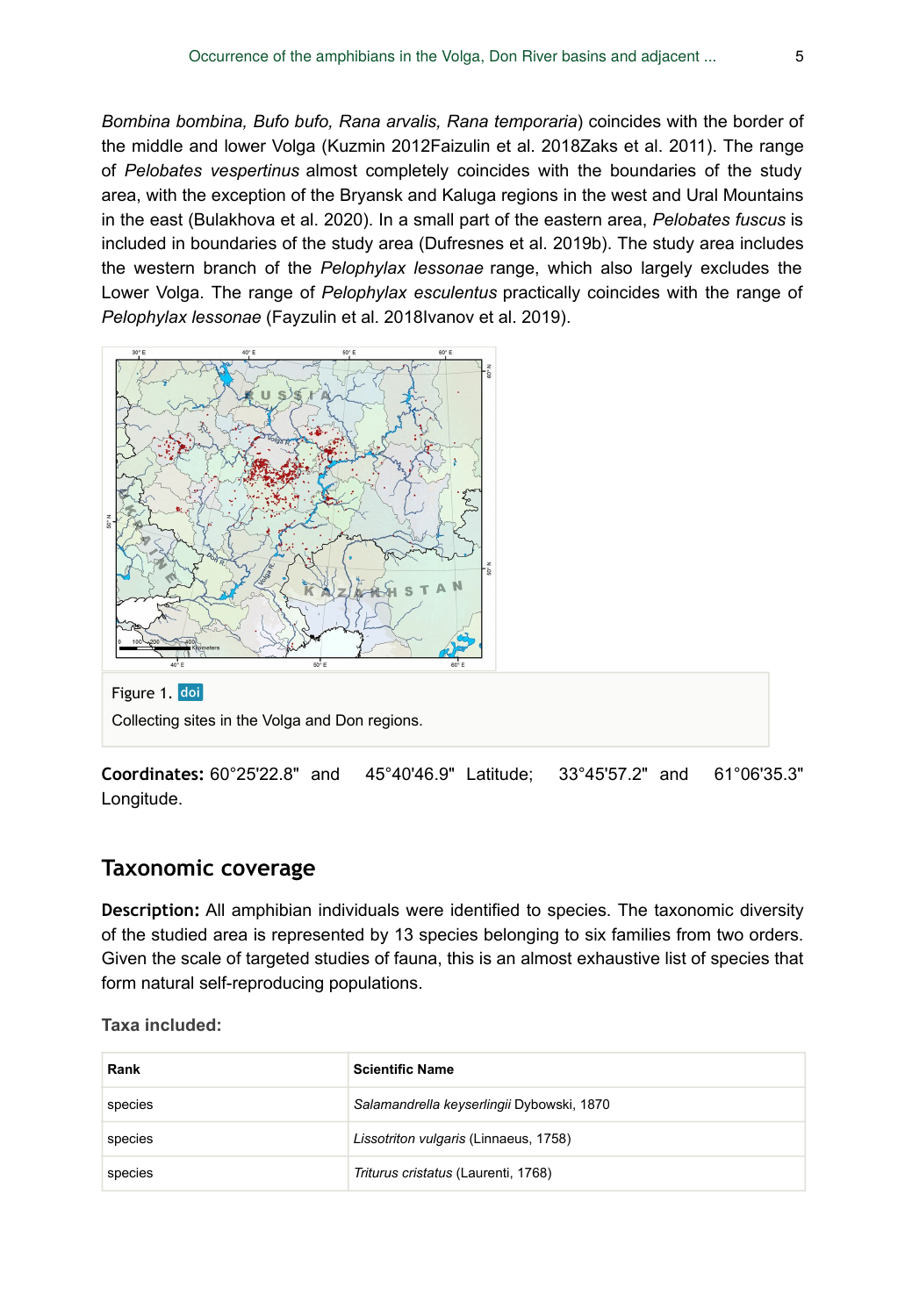| species | Bombina bombina (Linnaeus, 1761)       |
|---------|----------------------------------------|
| species | Pelobates fuscus (Laurenti, 1768)      |
| species | Pelobates vespertinus (Pallas, 1771)   |
| species | Bufo bufo (Linnaeus, 1758)             |
| species | Bufotes viridis (Laurenti, 1768)       |
| species | Pelophylax lessonae (Camerano, 1882)   |
| species | Pelophylax esculentus (Linnaeus, 1758) |
| species | Pelophylax ridibundus (Pallas, 1771)   |
| species | Rana arvalis (Nilsson, 1842)           |
| species | Rana temporaria Linnaeus, 1758         |

## **Usage licence**

**Usage licence:** Creative Commons Public Domain Waiver (CC-Zero)

#### **Data resources**

**Data package title:** Occurrence of the amphibians in the Volga and Don River basins (Russia): research in 1996-2020

**Resource link:** <https://www.gbif.org/dataset/88af45ca-a74e-4a6a-85e6-3d53683844b3>

**Number of data sets:** 1

**Data set name:** Occurrence of the amphibians in the Volga and Don River basins (Russia): research in 1996-2020

**Download URL:** [https://www.gbif.org/dataset/88af45ca-a74e-4a6a-85e6-](https://www.gbif.org/dataset/88af45ca-a74e-4a6a-85e6-3d53683844b3) [3d53683844b3](https://www.gbif.org/dataset/88af45ca-a74e-4a6a-85e6-3d53683844b3)

| Column label   | <b>Column description</b>                                                                                                                                                                                                                                                                                                                      |
|----------------|------------------------------------------------------------------------------------------------------------------------------------------------------------------------------------------------------------------------------------------------------------------------------------------------------------------------------------------------|
| occurrenceID   | An identifier for the Occurrence (as opposed to a particular digital record of the<br>occurrence)                                                                                                                                                                                                                                              |
| basisOfRecord  | Recommended best practice is to use the standard label of one of the Darwin Core<br>classes                                                                                                                                                                                                                                                    |
| scientificName | The full scientific name, with authorship and date information, if known. When<br>forming part of an Identification, this should be the name in the lowest level<br>taxonomic rank that can be determined. This term should not contain identification<br>qualifications, which should instead be supplied in the IdentificationQualifier term |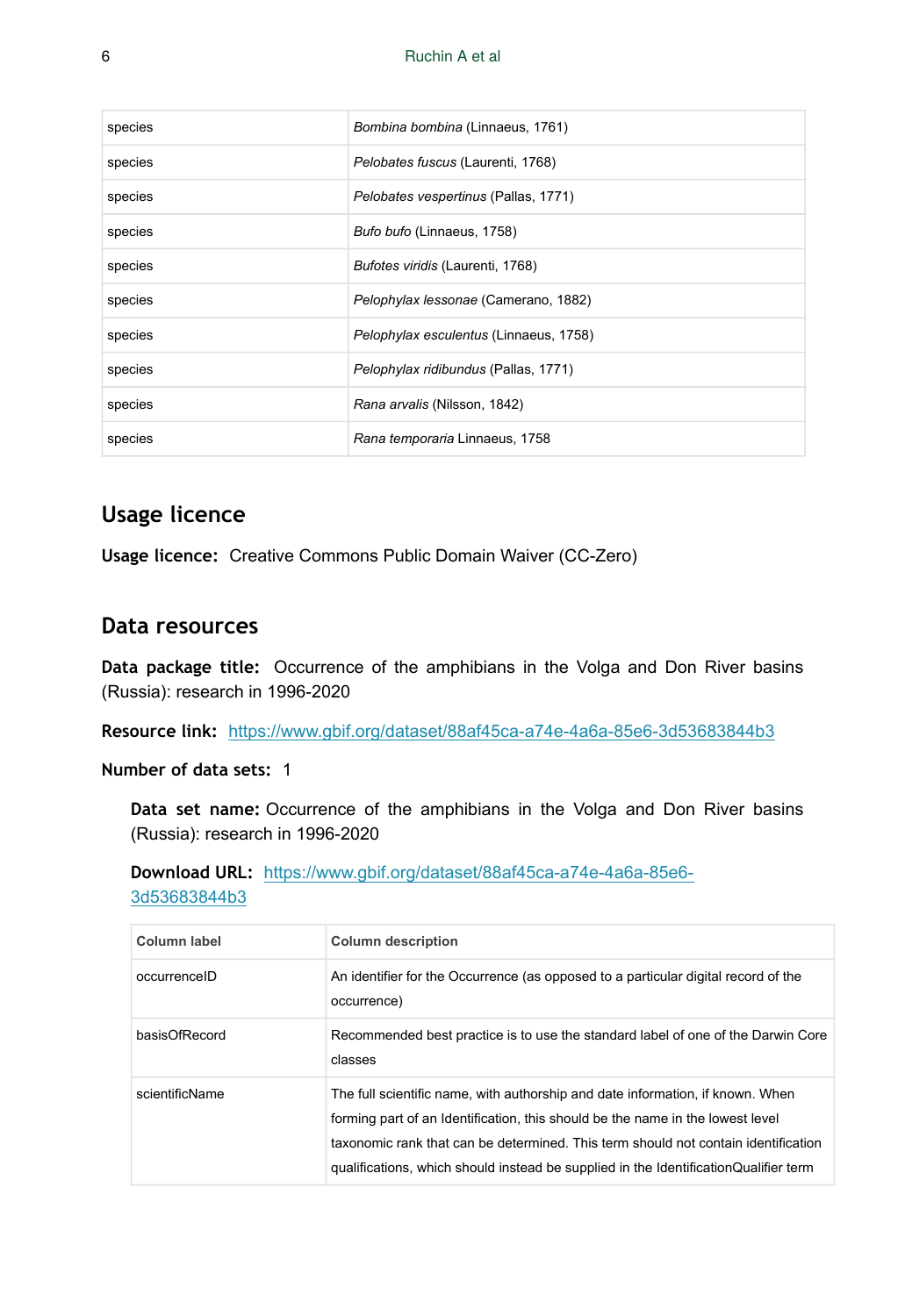| kingdom                       | The full scientific name of the kingdom in which the taxon is classified                                                                                                                                                                                                                                                                            |
|-------------------------------|-----------------------------------------------------------------------------------------------------------------------------------------------------------------------------------------------------------------------------------------------------------------------------------------------------------------------------------------------------|
| phylum                        | The full scientific name of the phylum or division in which the taxon is classified                                                                                                                                                                                                                                                                 |
| class                         | The full scientific name of the class in which the taxon is classified                                                                                                                                                                                                                                                                              |
| order                         | The full scientific name of the order in which the taxon is classified                                                                                                                                                                                                                                                                              |
| family                        | The full scientific name of the family in which the taxon is classified                                                                                                                                                                                                                                                                             |
| decimalLatitude               | The geographic latitude (in decimal degrees, using the spatial reference system<br>given in geodeticDatum) of the geographic centre of a Location. Positive values<br>are north of the Equator, negative values are south of it. Legal values lie between<br>-90 and 90, inclusive                                                                  |
| decimalLongitude              | The geographic longitude (in decimal degrees, using the spatial reference system<br>given in geodeticDatum) of the geographic centre of a Location. Positive values<br>are east of the Greenwich Meridian, negative values are west of it. Legal values lie<br>between -180 and 180, inclusive                                                      |
| country                       | The name of the country or major administrative unit in which the Location occurs                                                                                                                                                                                                                                                                   |
| countryCode                   | The standard code for the country in which the Location occurs                                                                                                                                                                                                                                                                                      |
| individualCount               | The number of individuals represented present at the time of the Occurrence                                                                                                                                                                                                                                                                         |
| year                          | The integer day of the month on which the Event occurred                                                                                                                                                                                                                                                                                            |
| geodeticDatum                 | The ellipsoid, geodetic datum or spatial reference system (SRS) upon which the<br>geographic coordinates given in decimalLatitude and decimalLongitude are based.                                                                                                                                                                                   |
| coordinateUncertaintyInMeters | The horizontal distance (in metres) from the given decimalLatitude and<br>decimalLongitude describing the smallest circle containing the whole of the<br>Location. Leave the value empty if the uncertainty is unknown, cannot be<br>estimated or is not applicable (because there are no coordinates). Zero is not a<br>valid value for this term. |
| coordinatePrecision           | A decimal representation of the precision of the coordinates given in the<br>decimalLatitude and decimalLongitude.                                                                                                                                                                                                                                  |
| month                         | The ordinal month in which the Event occurred                                                                                                                                                                                                                                                                                                       |
| day                           | The integer day of the month on which the Event occurred                                                                                                                                                                                                                                                                                            |
| eventDate                     | The date-time or interval during which an Event occurred. For occurrences, this is<br>the date-time when the event was recorded. Not suitable for a time in a geological<br>context.                                                                                                                                                                |
| recordedBy                    | A person, group or organisation responsible for recording the original Occurrence                                                                                                                                                                                                                                                                   |
| identifiedBy                  | A list (concatenated and separated) of names of people, groups or organisations<br>who assigned the Taxon to the subject                                                                                                                                                                                                                            |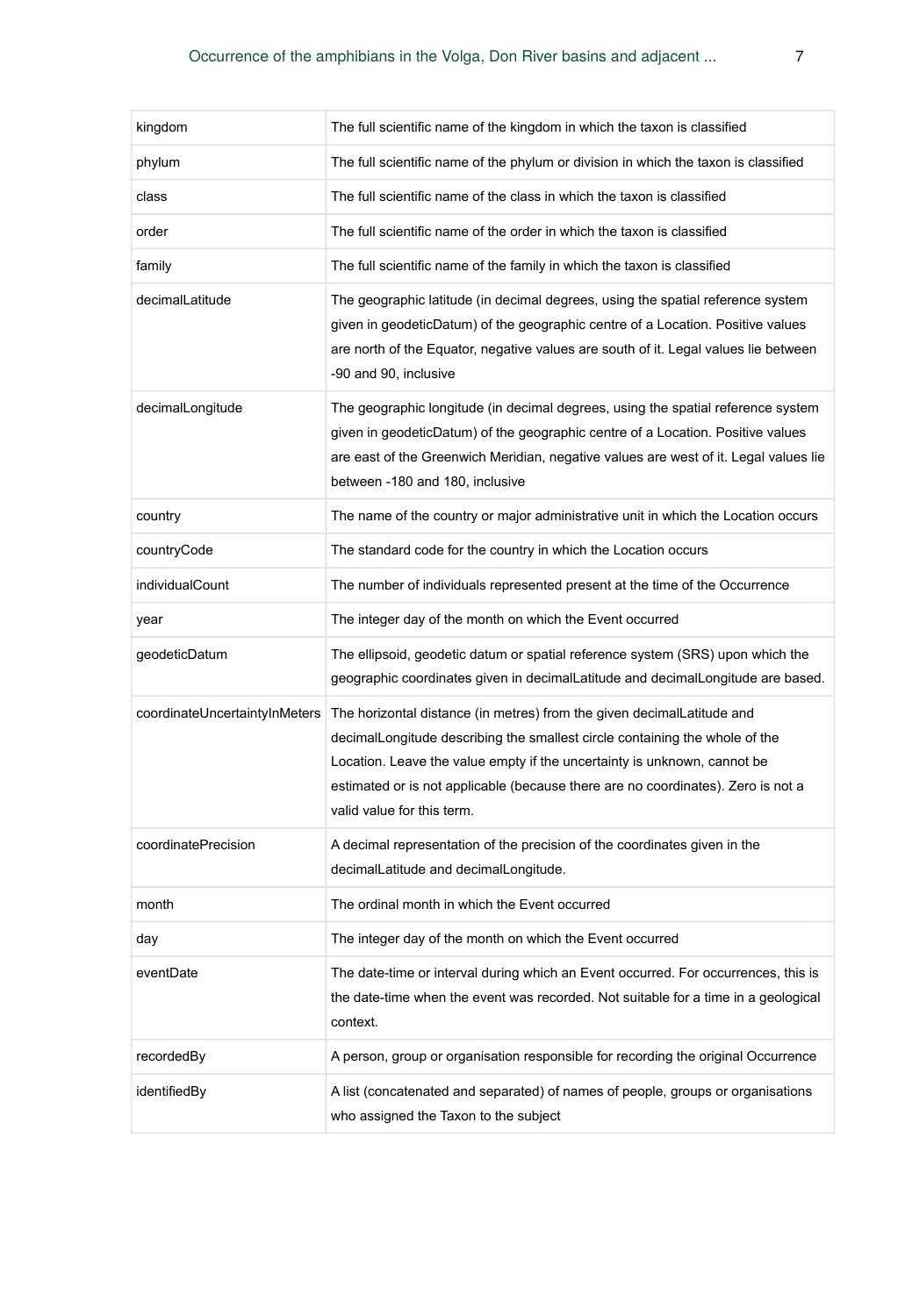# **Additional information**

This dataset contains up-to-date data on amphibian encounters in the Volga and Don river basins. The data set contains information for about 5,030 occurrences of 13 species (Ruchin 2020, Table 1).

#### Table 1.

Taxonomic composition of the dataset, number of observations (one species in one place) and number of specimens (registered individuals)

| Taxa                                      | Number of    | Number of |
|-------------------------------------------|--------------|-----------|
|                                           | observations | specimens |
| Caudata                                   |              |           |
| Hynobiidae                                |              |           |
| Salamandrella keyserlingii Dybowski, 1870 | 3            | 3         |
| <b>Salamandridae</b>                      |              |           |
| Lissotriton vulgaris (Linnaeus, 1758)     | 371          | 1972      |
| Triturus cristatus (Laurenti, 1768)       | 270          | 863       |
| Anura                                     |              |           |
| <b>Bombinatoridae</b>                     |              |           |
| Bombina bombina (Linnaeus, 1761)          | 231          | 1336      |
| Pelobatidae                               |              |           |
| Pelobates fuscus (Laurenti, 1768)         | 21           | 826       |
| Pelobates vespertinus (Pallas, 1771)      | 384          | 1902      |
| <b>Bufonidae</b>                          |              |           |
| Bufo bufo (Linnaeus, 1758)                | 497          | 3954      |
| Bufotes viridis (Laurenti, 1768)          | 295          | 1443      |
| Ranidae                                   |              |           |
| Pelophylax lessonae (Camerano, 1882)      | 555          | 4574      |
| Pelophylax esculentus (Linnaeus, 1758)    | 126          | 706       |
| Pelophylax ridibundus (Pallas, 1771)      | 908          | 5868      |
| Rana arvalis (Nilsson, 1842)              | 972          | 4688      |
| Rana temporaria Linnaeus, 1758            | 397          | 11374     |
| Total                                     | 5030         | 39509     |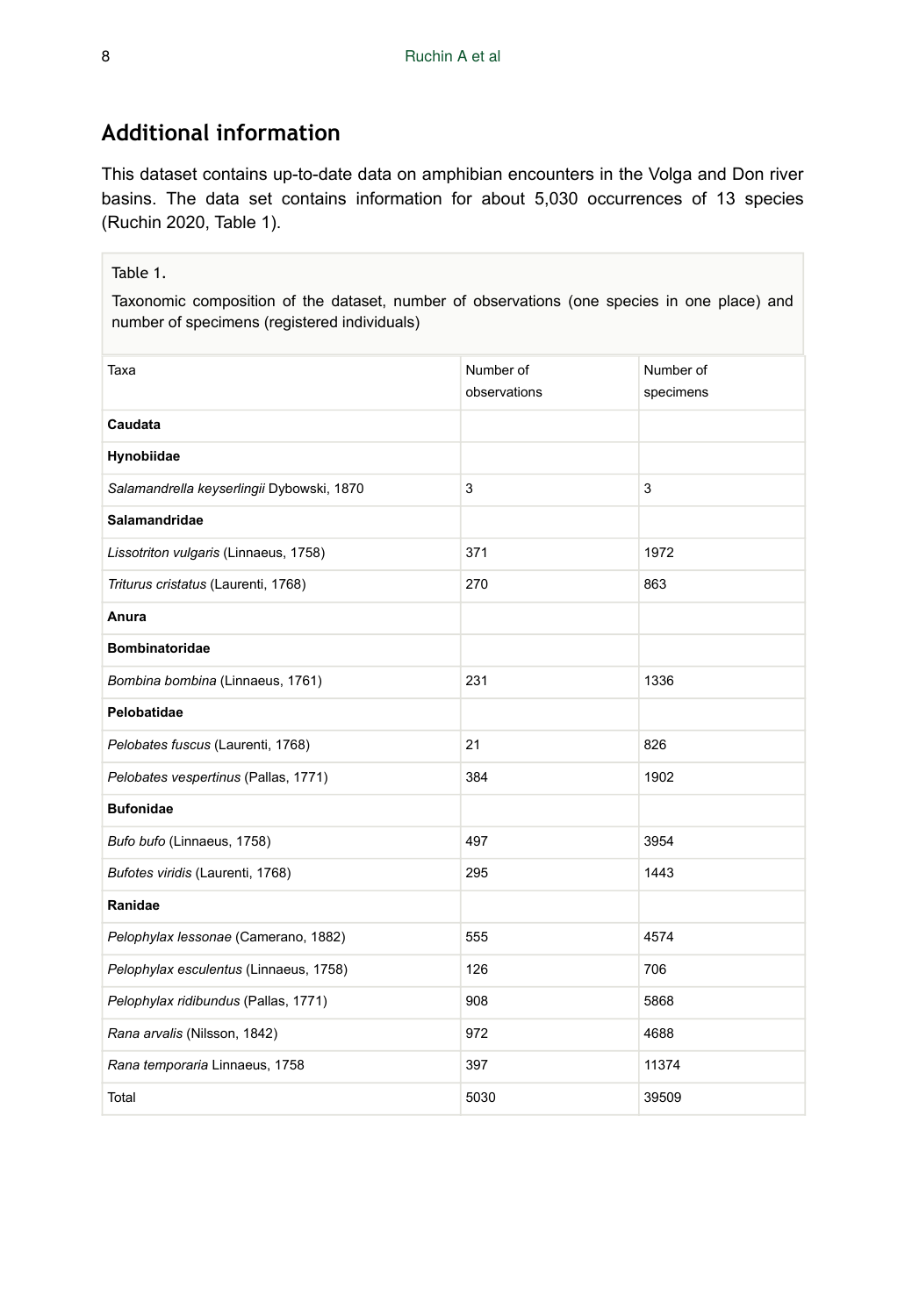# **Acknowledgements**

The authors thank the S.A. Antipov (Nizhny Novgorod region), M.K. Ryzhov (Republic of Mordovia). V.S. Sarychev (State Reserve «Galichya Gora») for their information assistance. The study was supported by grants of Russian Foundation for Basic Research (project 18–04-00640).

# **References**

- Askenderov AD, Mazanaeva LF, Mikhaylov RA, Fayzulin AI (2018) Spawning water bodies and their role in conservation of rare amphibian species in the foothills of the Republic of Dagestan (Russia). Nature Conservation Research 3 (Suppl. 1): 83‑97. <https://doi.org/10.24189/ncr.2018.057>
- Blaustein AR, Belden LK, Olson DH, Green DM, Root TL, Kiesecker JM (2002) Amphibian breeding and climate change. Conservation Biology 15: 1804‑1809. <https://doi.org/10.1046/j.1523-1739.2001.00307.x>
- Bosch J, Fernández-Beaskoetxea S, Garner TW, Carrascal LM (2018) Long-term monitoring of an amphibian community after a climate change and infectious disease driven species extirpation. Global Change Biology 24: 2622-2632. [https://doi.org/](https://doi.org/10.1111/gcb.14092) [10.1111/gcb.14092](https://doi.org/10.1111/gcb.14092)
- Bulakhova N, Alfimov A, Berman D (2020) The eastern boundary of the geographic range of the Pallas' spadefoot Pelobates vespertinus (Anura, Amphibia) is limited by overwintering temperatures. Herpetozoa 33: 171-175. [https://doi.org/10.3897/](https://doi.org/10.3897/herpetozoa.33.e58050) [herpetozoa.33.e58050](https://doi.org/10.3897/herpetozoa.33.e58050)
- Chikhlyaev IV, Ruchin AB, Kirillov AA (2020) Ecological analysis of the helminth fauna in *Bufo bufo* (Amphibia: Anura) from various habitats. Nature Conservation Research 5 (Suppl. 2): 1‑10.<https://doi.org/10.24189/ncr.2020.026>
- Duan RY, Kong XQ, Huang MY, Varela S, Ji X (2016) The potential effects of climate change on amphibian distribution, range fragmentation and turnover in China. PeerJ 4: e2185. <https://doi.org/10.7717/peerj.2185>
- Dufresnes C, Strachinis I, Suriadna N, Mykytynets G, Cogălniceanu D, Székely P, Vukov T, Arntzen J, Wielstra B, Lymberakis P, Geffen E, Gafny S, Kumlutaş Y, Ilgaz Ç, Candan K, Mizsei E, Szabolcs M, Kolenda K, Smirnov N, Géniez P, Lukanov S, Crochet P, Dubey S, Perrin N, Litvinchuk S, Denoël M (2019) Phylogeography of a cryptic speciation continuum in Eurasian spadefoot toads (Pelobates). Molecular Ecology 28 (13): 3257‑3270. <https://doi.org/10.1111/mec.15133>
- Dunaev EA, Orlova VF (2017) Amphibians and reptiles of Russia: Determinant Atlas. Publishing house "Fiton +", Moscow, 328 pp. [In Russian]. [ISBN 978-5-906811-32-5]
- Faizulin AI, Svinin AO, Ruchin AB, Skorinov DV, Borkin LJ, Rosanov YM, Kuzovenko AE, Litvichuk SN (2018) Distribution and contact zone of two forms of the green toad from the Bufotes viridis complex (Anura, Amphibia), differing in genome size, in the Volga Region. Current Studies in Herpetology 18 (1-2): 35‑45. [In in Russian]. <https://doi.org/10.18500/1814-6090-2018-18-1-2-35-45>
- Fayzulin AI, Zamaletdinov RI, Litvinchuk SN, Rosanov JM, Borkin LJ, Ermakov OA, Ruchin AB, Lada GA, Svinin AO, Bashinsky IV, Chikhlyaev IV (2018) Species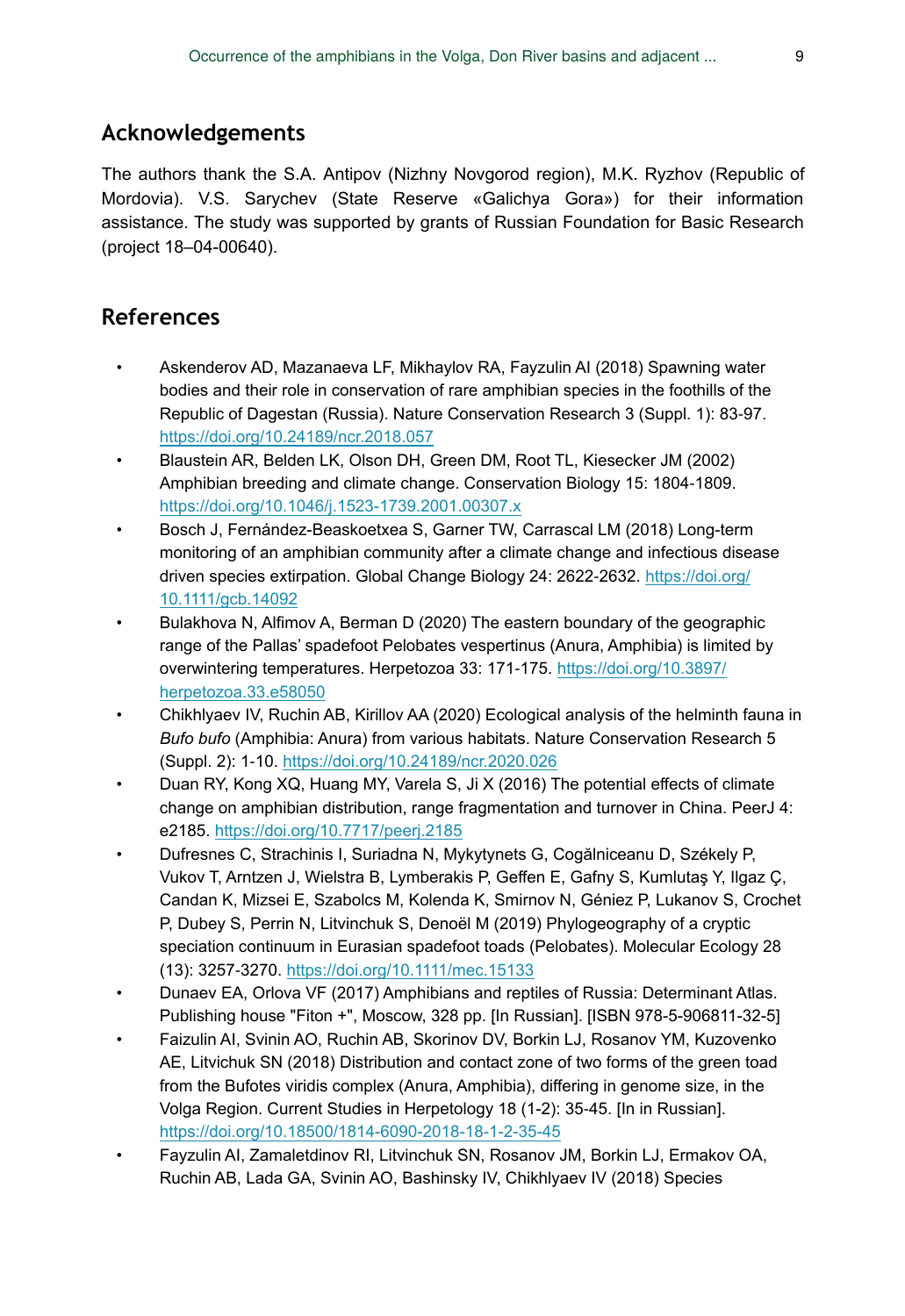composition and distributional peculiarities of green frogs (Pelophylax esculentus complex) in Protected Areas of the Middle Volga Region (Russia). Nature Conservation Research 3 (Suppl. 1): 1‑16. [In in Russian].<https://doi.org/10.24189/ncr.2018.056>

- Frishkoff LO, Ke A, Martins IS, Olimpi EM, Karp DS (2019) Countryside biogeography: the controls of species distributions in human-dominated landscapes. Current Landscape Ecology Reports 4: 15‑30. <https://doi.org/10.1007/s40823-019-00037-5>
- Ivanov AY, Ruchin AB, Fayzulin AI, Chikhlyaev IV, Litvinchuk SN, Kirillov AA, Svinin AO, Ermakov OA (2019) The first record of natural transfer of mitochondrial DNA from Pelophylax cf. bedriagae into P. lessonae (Amphibia, Anura). Nature Conservation Research 4 (2): 125‑128. <https://doi.org/10.24189/ncr.2019.020>
- Johovic I, Gama M, Banha F, Tricarico E, Anastácio PM (2020) A potential threat to amphibians in the European Natura 2000 network: forecasting the distribution of the American bullfrog *Lithobates catesbeianus*. Biological Conservation. Biological Conservation 245: 108551.<https://doi.org/10.1016/j.biocon.2020.108551>
- Kestemont B (2019) The bottom-up assessment of threatened species. Nature Conservation Research 4 (3): 93‑106. <https://doi.org/10.24189/ncr.2019.036>
- Kuzmin S (2012) Amphibians of the Former USSR. [Земноводные бывшего СССР]. 2. KMK Publ., Moscow, 298 pp. [In Russian].
- Lebedinskii AA, Noskova OS, Dmitriev AI (2019) Post-fire recovery of terrestrial vertebrates in the Kerzhensky State Nature Biosphere Reserve (Central Volga Region, Russia). Nature Conservation Research 4 (Suppl. 1): 45‑56. URL: [https://doi.org/](https://doi.org/10.24189/ncr.2019.049) [10.24189/ncr.2019.049](https://doi.org/10.24189/ncr.2019.049)
- Litvinchuk S, Ivanov A, Lukonina S, Ermakov O (2020) A record of alien Pelophylax species and widespread mitochondrial DNA transfer in Kaliningradskaya Oblast' (the Baltic coast, Russia). BioInvasions Records 9 (3): 599-617. [https://doi.org/10.3391/bir.](https://doi.org/10.3391/bir.2020.9.3.16) [2020.9.3.16](https://doi.org/10.3391/bir.2020.9.3.16)
- Penev L, Mietchen D, Chavan V, Hagedorn G, Smith V, Shotton D, Tuama EO, Senderov V, Georgiev T, Stoev P, Groom Q, Remsen D, Edmunds S (2017) Strategies and guidelines for scholarly publishing of biodiversity data. Research Ideas and Outcomes 3: e12431. <https://doi.org/10.3897/rio.3.e12431>
- Pestov M (Ed.) (2002) Материалы к кадастру амфибий и рептилий бассейна Средней Волги. [Materials for the inventory of amphibians and reptiles of the Middle Volga basin]. Ecocenter "Dront", Nizhny Novgorod, 221 pp. [In Russian].
- Polo-Cavia N, Boyero L, Martín-Beyer B, Navazo T, Bosch J (2020) Effects of coexistence and predator experience on antipredatory responses of montane amphibian larvae towards native and introduced salmonids. Biological Invasions 22: 379‑390. <https://doi.org/10.1007/s10530-019-02095-6>
- Préau C, Isselin-Nondedeu F, Sellier Y, Bertrand R, Grandjean F (2019) Predicting suitable habitats of four range margin amphibians under climate and land-use changes in southwestern France. Regional Environmental Change 19: 27‑38. [https://doi.org/](https://doi.org/10.1007/s10113-018-1381-z) [10.1007/s10113-018-1381-z](https://doi.org/10.1007/s10113-018-1381-z)
- Reshetnikov A, Karyagina A (2015) Further evidence of naturalisation of the invasive fish Perccottus glenii Dybowski, 1877 (Perciformes: Odontobutidae) in Germany and necessity of urgent management response. ACTA ZOOLOGICA BULGARICA 67 (4): 553‑556. [In English].
- Ruchin A, et al. (2020) Occurrence of the amphibians in the Volga and Don River basins (Russia): research in 1996-2020. Occurrence dataset. Directorate of the Mordovia State